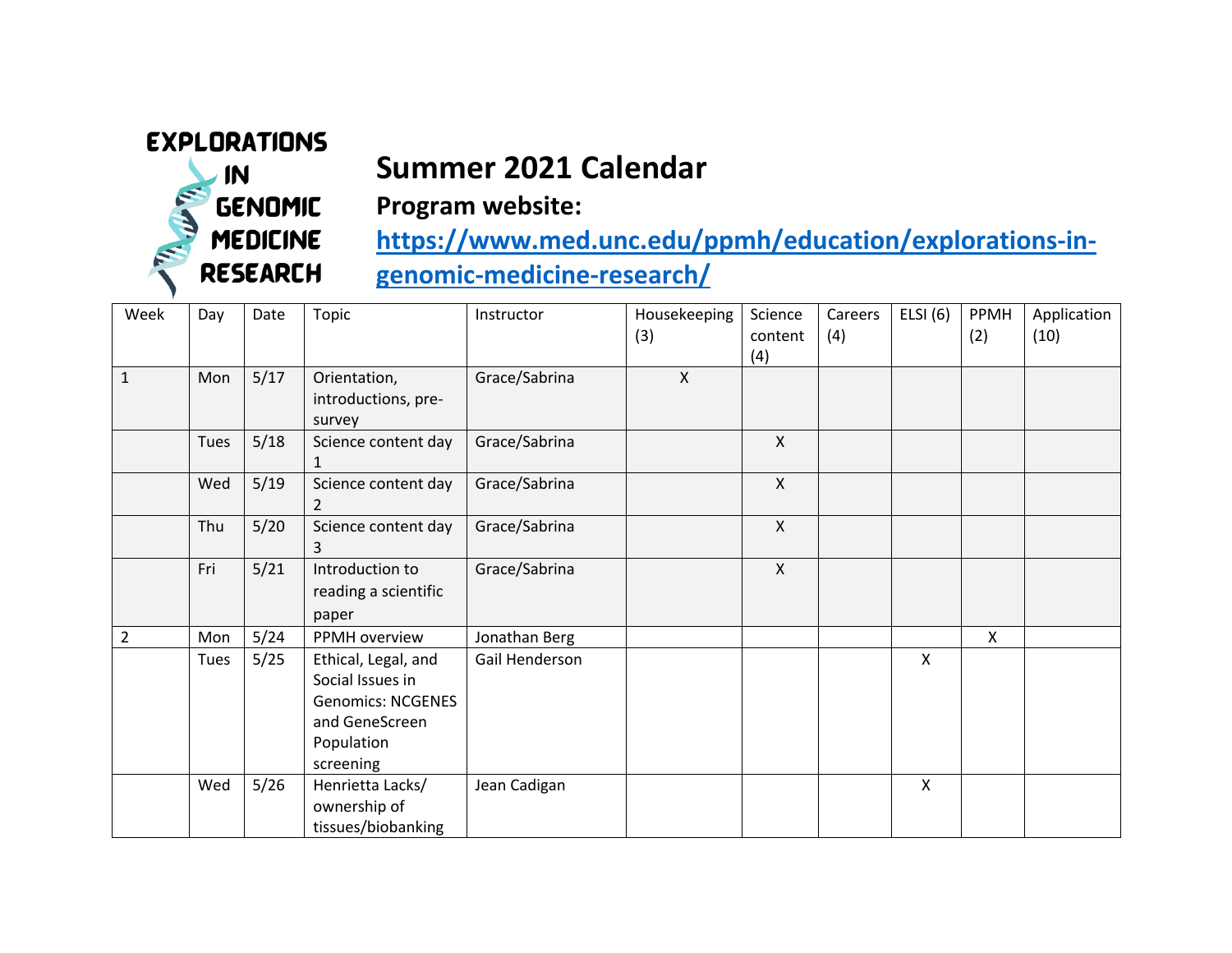|   | Thu  | 5/27 | Careers - genetic<br>counseling                                                | Kim Foss                             |              | $\pmb{\times}$ |                    |                           |
|---|------|------|--------------------------------------------------------------------------------|--------------------------------------|--------------|----------------|--------------------|---------------------------|
|   | Fri  | 5/28 | Professional<br>development/social<br>day                                      | Sabrina/Grace                        | $\mathsf{X}$ |                |                    |                           |
| 3 | Mon  | 5/31 | <b>Memorial Day</b><br>holiday                                                 | n/a                                  |              |                |                    |                           |
|   | Tues | 6/1  | <b>Biocuration 1/6</b>                                                         | Courtney Thaxton<br>/Jenny Goldstein |              |                |                    | $\boldsymbol{\mathsf{X}}$ |
|   | Wed  | 6/2  | <b>Biocuration 2/6</b>                                                         | Courtney Thaxton<br>/Jenny Goldstein |              |                |                    | $\mathsf{X}$              |
|   | Thu  | 6/3  | <b>Biocuration 3/6</b>                                                         | Courtney Thaxton<br>/Jenny Goldstein |              |                |                    | $\mathsf{X}$              |
|   | Fri  | 6/4  | <b>Biocuration 4/6</b>                                                         | Courtney Thaxton<br>/Jenny Goldstein |              |                |                    | $\pmb{\mathsf{X}}$        |
| 4 | Mon  | 6/7  | <b>Biocuration 5/6</b>                                                         | Courtney Thaxton<br>/Jenny Goldstein |              |                |                    | $\mathsf{X}$              |
|   | Tues | 6/8  | <b>Biocuration 6/6</b>                                                         | Courtney Thaxton<br>/Jenny Goldstein |              |                |                    | $\pmb{\mathsf{X}}$        |
|   | Wed  | 6/9  | Legal implications of<br>genomic research<br>and clinical care                 | John Conley                          |              |                | $\pmb{\mathsf{X}}$ |                           |
|   | Thu  | 6/10 | Computational<br>techniques - UCSC<br>genome browser                           | Corbin Jones                         |              |                |                    | $\pmb{\times}$            |
|   | Fri  | 6/11 | <b>Biocuration group</b><br>presentations                                      | Grace/Sabrina                        |              |                |                    | $\pmb{\mathsf{X}}$        |
| 5 | Mon  | 6/14 | Family experience of<br>being tested and<br>living with a genetic<br>condition | Marcia Van Riper                     |              |                | $\mathsf{X}$       |                           |
|   | Tues | 6/15 | Computational<br>methods - RNAseq                                              | Mike Love                            |              |                |                    | $\mathsf{X}$              |
|   | Wed  | 6/16 | Careers - academia                                                             | <b>Terry Furey</b>                   |              | $\pmb{\times}$ |                    |                           |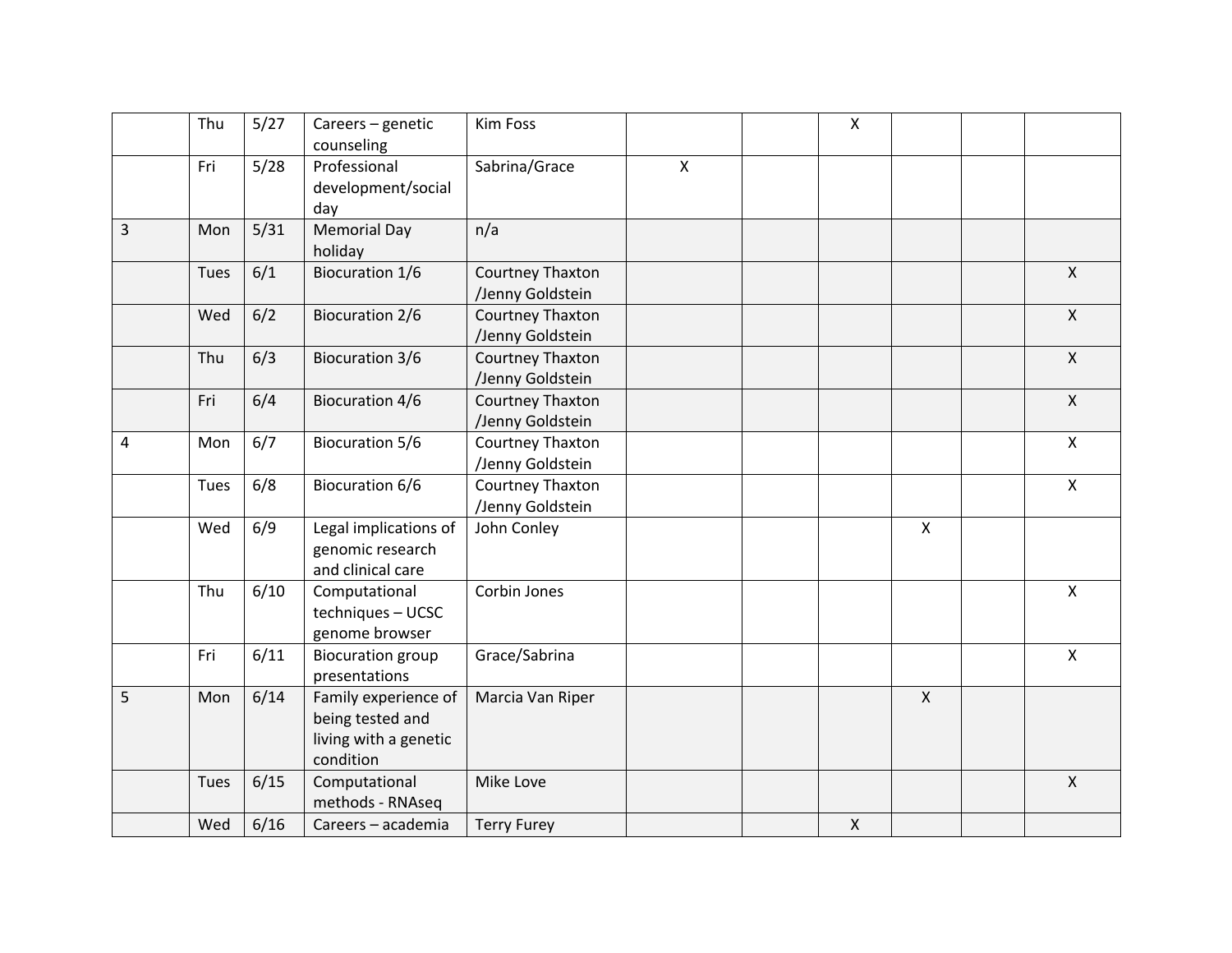|          | Thu  | 6/17 | <b>CRISPR &amp; Gene</b><br>Editing                                                                     | Eric Juengst                     |              |              |              | $\pmb{\times}$ |   |   |
|----------|------|------|---------------------------------------------------------------------------------------------------------|----------------------------------|--------------|--------------|--------------|----------------|---|---|
|          | Fri  | 6/18 | Careers $-$                                                                                             | Swanthana                        |              |              | $\mathsf{X}$ |                |   |   |
|          |      |      | bioinformatics                                                                                          | Rekulapally                      |              |              |              |                |   |   |
| 6        | Mon  | 6/21 | Careers - Industry                                                                                      | Lonna Mollison                   |              |              | X            |                |   |   |
|          | Tues | 6/22 | Computational<br>methods - pathway<br>analysis                                                          | Di Wu                            |              |              |              |                |   | X |
|          | Wed  | 6/23 | Underrepresented<br>minorities and<br>health disparities                                                | Markia Smith                     |              |              |              | X              |   |   |
|          | Thu  | 6/24 | <b>Presentations from</b><br><b>SURF students</b>                                                       | Lauren Sidelinger &<br>Roger Yu  |              |              |              |                | X |   |
|          | Fri  | 6/25 | Post-survey/future<br>plans/social day.<br>Students share what<br>they enjoyed most<br>about this class | Sabrina/Grace                    | $\mathsf{X}$ |              |              |                |   |   |
|          |      |      |                                                                                                         |                                  |              |              |              |                |   |   |
| Optional | Tues | 7/6  | Careers - lab tour of<br><b>UNC</b> genetics<br>research lab                                            | Langston Harrison                |              | $\mathsf{X}$ | $\mathsf{X}$ |                |   |   |
| Optional | Mon  | 7/12 | Careers - UNC PREP                                                                                      | Meagan Colie &<br>Cynthia Thomas |              | $\mathsf{X}$ | X            |                |   |   |
| Optional | Tues | 7/13 | program<br>Careers - UNC IRB                                                                            | Marina Rampazzo                  |              |              | X            | X              |   |   |
|          |      |      |                                                                                                         |                                  |              |              |              |                |   |   |

Week 1 Science Content :

Gene structure and function

Chromosome and genome structure